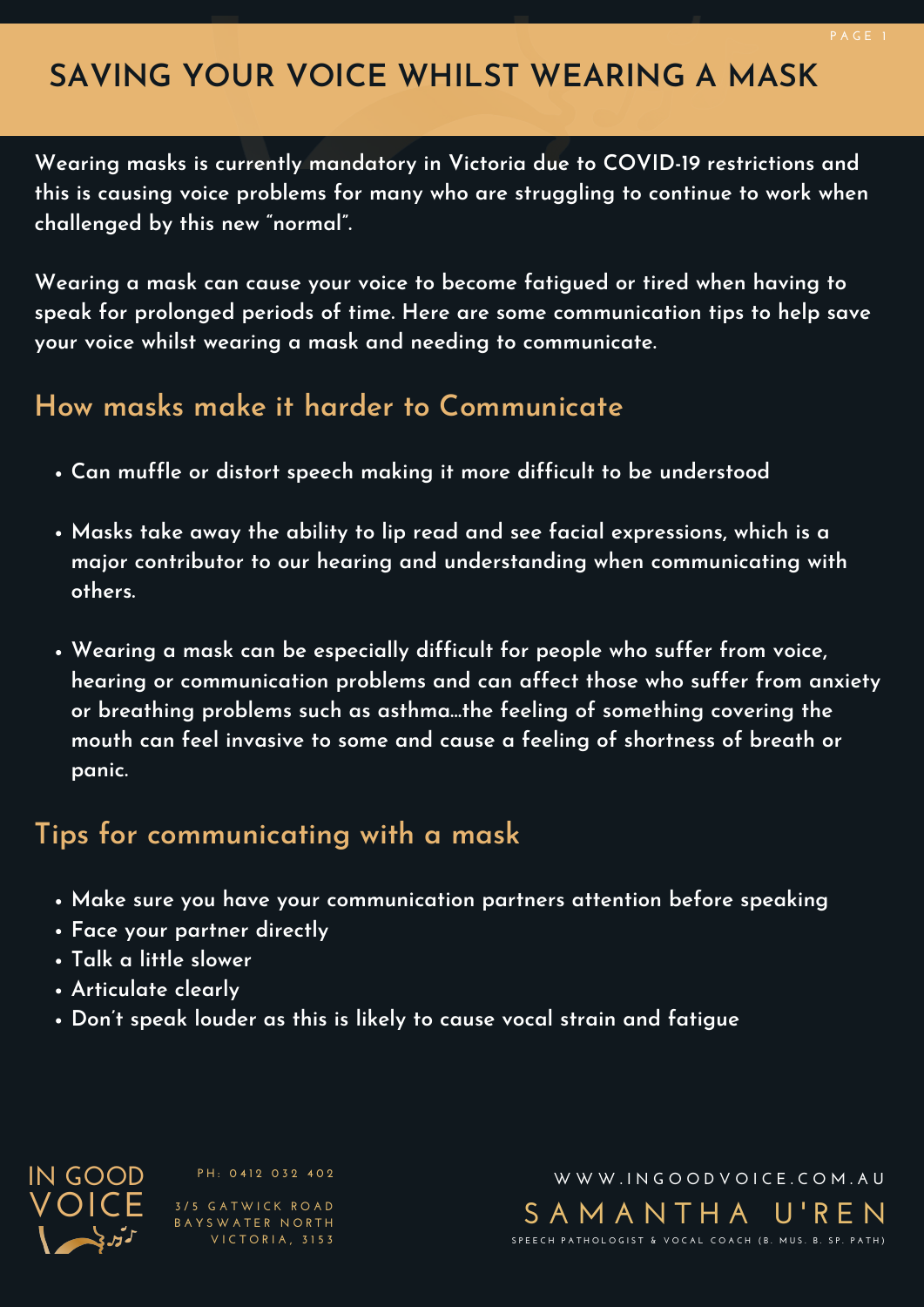# **SAVING YOUR VOICE WHILST WEARING A MASK**

#### **Tips for communicating with a mask (cont.)**

- Use your hands and body language to assist communication
- Move to a quieter place if possible
- **Talk more forward which will give your voice more vibrancy and carries it further**
- **Use adequate inflection and avoid a monotone voice as this can be fatiguing on the voice and make it harder to be understood.**
- **Ask children to read out instructions where possible to save your voice**
- **Use your breath well – Take a deep abdominal breath through your nose.**

**Make sure you don't take high breaths as this can create tension in the chest and throat. Use your abdominal muscles to project your voice. See below video links on how to do this:**

- **https://www.youtube.com/watch?v=\_xQJ2O4b5TM**
- **https://www.youtube.com/watch?v=2PnzaCn-Lis**
- **Do vocal warm ups such as trills and sirens before you start teaching and at the end of the day. Just like you would stretch before and after a run, the vocal cords are muscles.**
- **Posture! Keep your jaw, neck, shoulders and chest relaxed. Stand straight and watch you are not pushing your head forward.**
- **Try not to force your voice**
- **Awareness – Be aware of your voice and if it's feeling strained or tired**

**VOICE IN GOOD**

**P H : 0 4 12 0 3 2 4 0 2**

**3 / 5 G A T W I C K R O A D B A Y S W A T E R N O R T H V I C T O R IA , 3 1 5 3**

**S A M A N T H A U ' R E N** SPEECH PATHOLOGIST & VOCAL COACH (B. MUS. B. SP. PATH) **W W W . I N G O O D V O I C E .C O M . A U**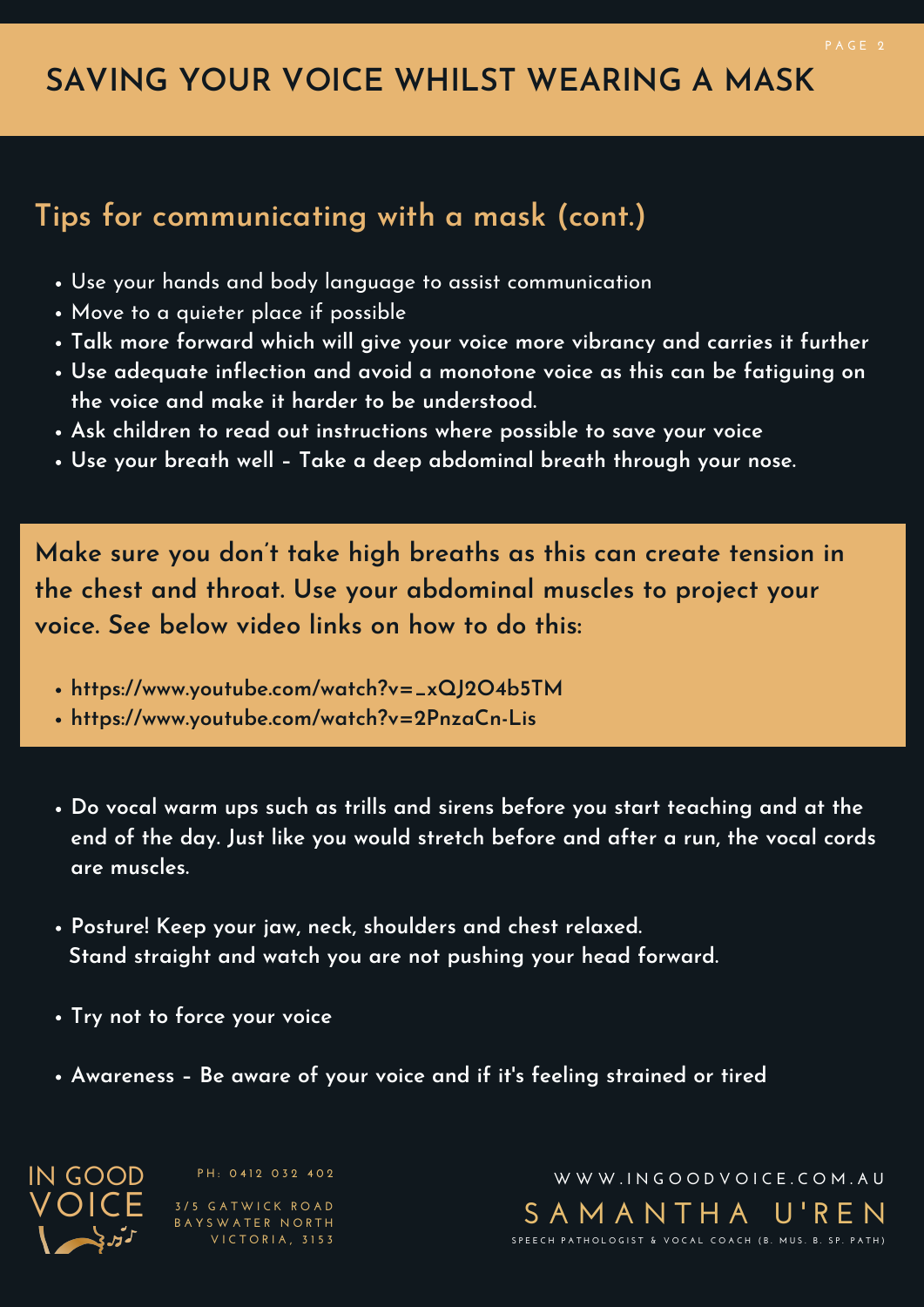# **SAVING YOUR VOICE WHILST WEARING A MASK**

### **For Teachers (cont.)**

**STRAW EXCERCISES - Do these at the end of the day or during breaks:**

- **https://www.youtube.com/watch?v=utMGP8h75nM#action=share**
- **https://www.youtube.com/watch?v=CYkqLed1JZw**

**Remember if you have a medical condition such as Asthma, Anxiety and/or Dysphonia, You may be able to obtain a medical exemption from wearing a mask.**

**Further tips and examples of exercises can be found at:** *https://www2.education.vic.gov.au/pal/voice-care-teachers/policy*

*If you are really struggling and need further assistance, contact a Speech Pathologist who specializes in Voice Therapy or see a Laryngologist (ENT who specializes in Voice)*

#### **RESOURCES**

**https://www.asha.org/News/2020/ASHA-Offers-Tips-for-Teachers-to-Protect-Their-Voices-This-School-Year/**

**https://www.cbc.ca/news/canada/saskatoon/face-masks-shields-may-cause-vocal-strain-for-teachers-1.5743170**

**https://theconversation.com/the-science-of-how-you-sound-when-you-talk-through-a-face-mask-139817**



**P H : 0 4 12 0 3 2 4 0 2**

**3 / 5 G A T W I C K R O A D B A Y S W A T E R N O R T H V I C T O R IA , 3 1 5 3**

**S A M A N T H A U ' R E N** SPEECH PATHOLOGIST & VOCAL COACH (B. MUS. B. SP. PATH) **W W W . I N G O O D V O I C E .C O M . A U**